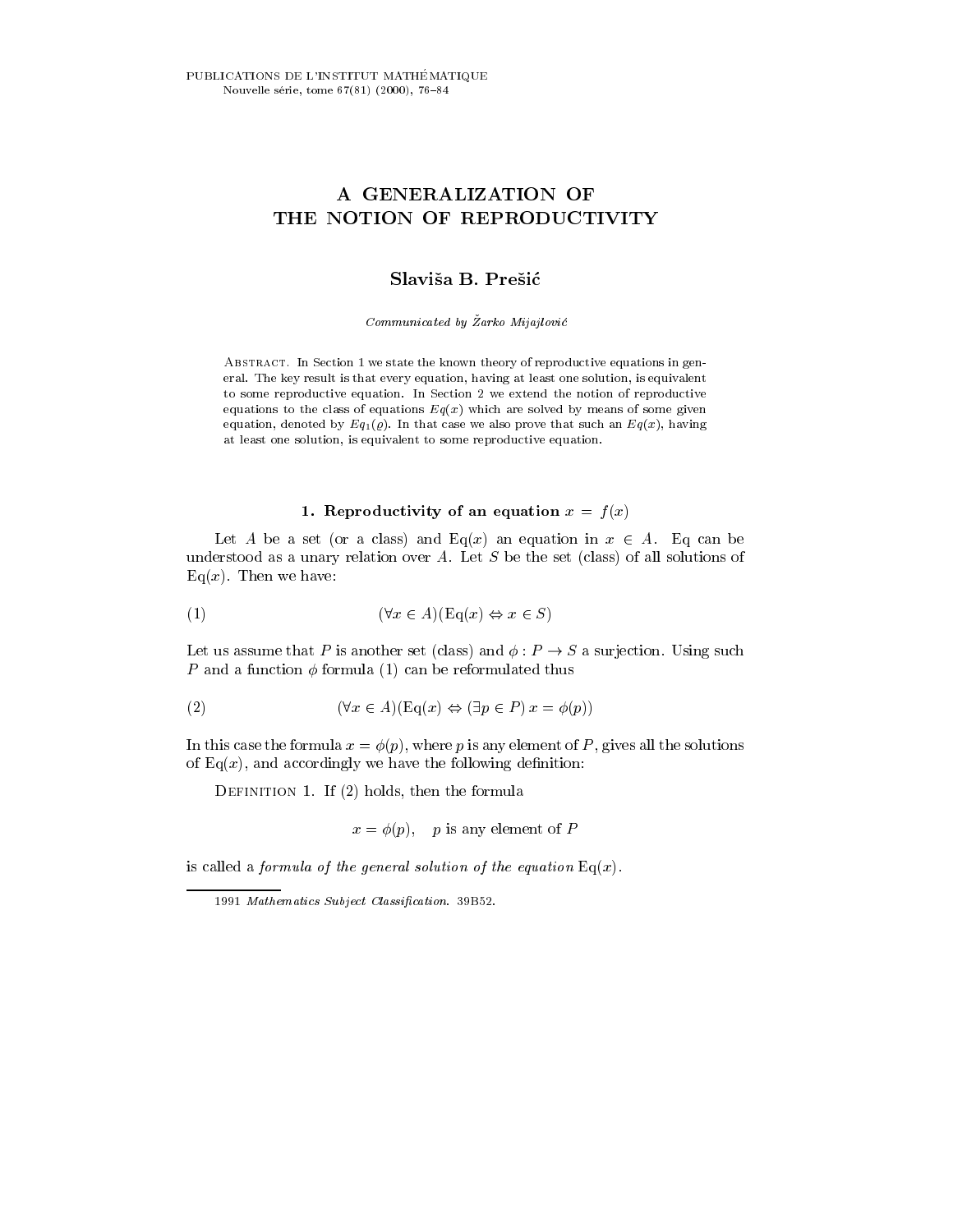Let us concentrate on the  $\Rightarrow$ -part of the formula (2), i.e.,  $(\forall x \in A)(\text{Eq}(x) \Rightarrow$  $(\exists p \in P) x = \phi(p)$  which is equivalent to  $(\forall x \in A)(\exists p \in P)$  (Eq(x)  $\Rightarrow x = \phi(p)$ ), since p does not appear in the first part of the implication, i.e., in Eq(x). Using the axiom of choice, we can introduce a new function  $\psi : A \to P$  such that:

(3) 
$$
(\forall x \in A)(\text{Eq}(x) \Rightarrow x = \phi(\psi(x)))
$$

Let  $f : A \to A$  be defined by  $f(x) = \phi(\psi(x))$ . Then (3) transforms into:

(4) 
$$
(\forall x \in A)(\text{Eq}(x) \Rightarrow x = f(x))
$$

It is easy to see that  $(\forall x \in A)(Eq(x) \Leftrightarrow (\exists p \in P) x = f(p))$  is also true. So, the formula:

$$
(5) \t\t x = f(p), \quad p \in A
$$

is the formula of the general solution of  $Eq(x)$ . But, since (4) is true, we say that (5) is <sup>a</sup> formula of the general reproductive solution. The notion of a reproductive solution appeared in 1919 in Löwenheim paper on Boolean equations  $[1]$ . In Presic [1] we gave the following definition of a *reproductive equation*.

DEFINITION 2. Equation  $x = f(x)$  in  $x \in A$  is reproductive iff the equality  $(\forall x \in A) f(f(x)) = f(x)$  holds.

It is easy to see that:

LEMMA 1. If  $x = f(x)$  is a reproductive equation, then all of its solutions are given by the formula (5).

Example 1. Consider the system of equations

$$
x = x \cup y, \quad y = x \cap y
$$

in  $x, y \in \mathcal{B}$ , where  $\mathcal{B}$  is a Boolean algebra. Let  $f : \mathcal{B}^2 \to \mathcal{B}^2$  be defined by:

If 
$$
X = (x, y)
$$
, then  $f(X) = (x \cup y, x \cap y)$ 

Then (\*1) transforms into  $X = f(X)$ ,  $(X \in \mathcal{B}^2)$ , which is easily seen to be reproductive.

Example 2. Consider the functional equation

$$
(*)2
$$
\n
$$
\phi(x,y) = \phi(y,x)
$$

in  $\phi : R^2 \to R$ . Let Func be the set of all functions  $\phi : R^2 \to R$  and  $f :$  Func  $\to$  Func be defined by:

If X is 
$$
\phi
$$
 then  $f(X)$  is the function  $\begin{pmatrix} (x, y) \\ \frac{\phi(x, y) + \phi(y, x)}{2} \end{pmatrix}$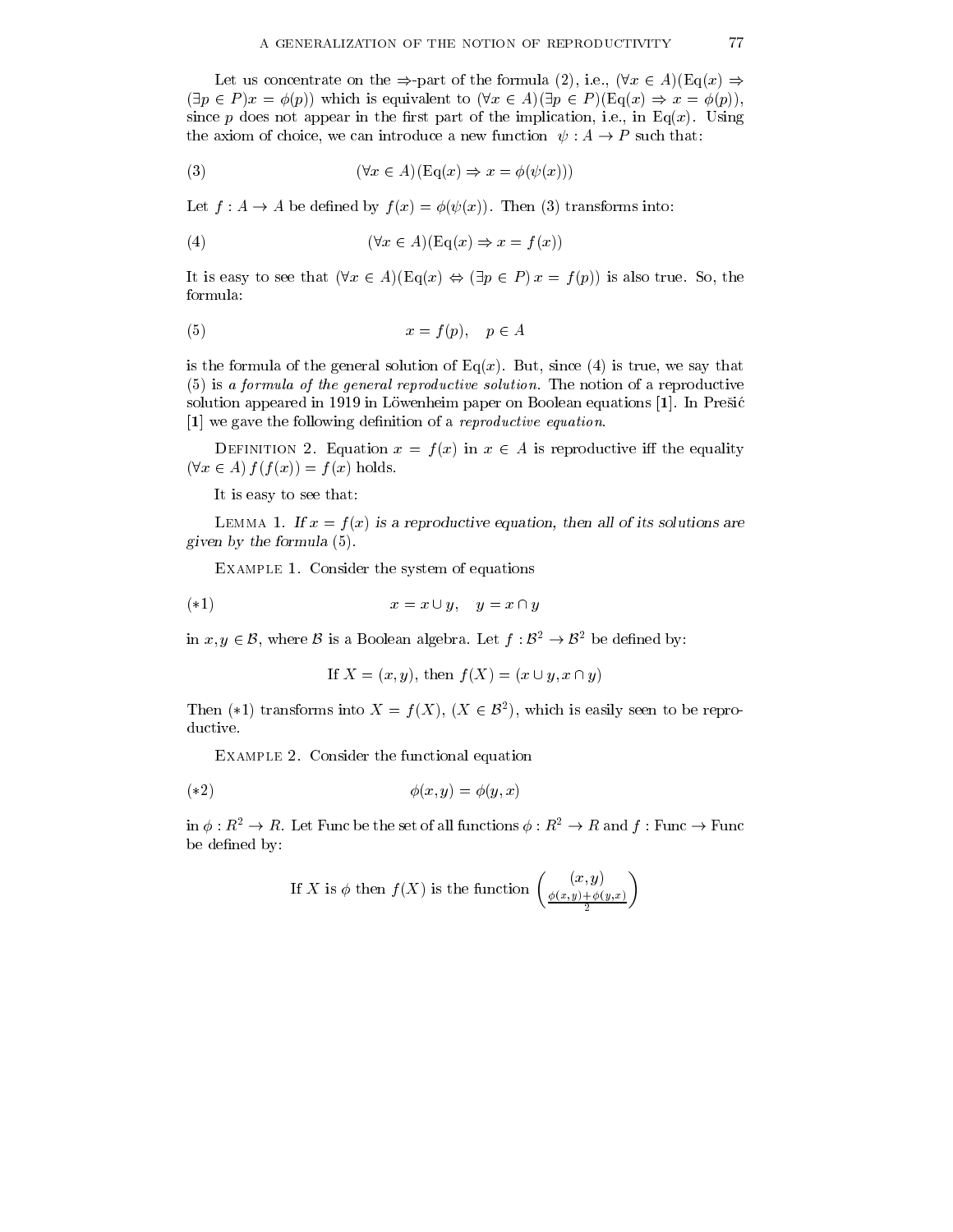## $78$  PREŠIĆ

Equation (\*2) becomes  $X = f(X)$ , which is easily seen to be reproductive. Indeed, let  $X = \phi$ ; then  $f(X) = \psi$ , where  $\psi(x, y) = (\phi(x, y) + \phi(y, x))/2$ . Moreover,

$$
f(f(X)) = f(\psi) = \begin{pmatrix} (x, y) \\ \frac{\psi(x, y) + \psi(y, x)}{2} \end{pmatrix} = \begin{pmatrix} (x, y) \\ \frac{\phi(x, y) + \phi(y, x) + \phi(y, x) + \phi(y, x)}{4} \end{pmatrix}
$$

$$
= \begin{pmatrix} (x, y) \\ \frac{\phi(x, y) + \phi(y, x)}{2} \end{pmatrix} = \begin{pmatrix} (x, y) \\ \psi(x, y) \end{pmatrix} = \psi,
$$

so  $f^2 = f$ .

The next important fact (see Presic [1]) is the following theorem:

THEOREM 1. If Eq(x) has at least one solution in  $x \in A$ , then it has an equivalent reproductive equation.

*Proof.* Let  $S \subseteq A$  be the set (class) of all the solutions for Eq(x). It is sufficient to define  $f : A \to A$  thus:

If  $X \in S$ , then  $f(X) = X$ ; if  $X \in A \setminus S$ , then  $f(X)$  is any element in S

It is easy to see that the equality  $X = f(X)$  is reproductive and equivalent to  $Eq(x).$ 

We would like to point out that Theorem 1 was often a leading idea used in solving many classes of equations (functional, Boolean, on finite sets, etc.). We mention one such result concerning the so called *linear homogeneous functional* equations on groups (see Fresh [2],  $|3|$ ).

$$
a_1(x)\phi(\theta_1(x)) + \cdots + a_n(x)\phi(\theta_n(x)) = 0
$$

where  $x \in S$  (S given set);  $\theta_i : S \to S$  forms a group of order n, and  $a_i$  are given mappings from S into a given field F. The function  $\phi : S \to F$  is unknown.

For this equation, an equivalent reproductive equation is effectively described (see also Kuczma [1, p. 268]).

# 2. Reproductivity of an equation Eq(x) given by a formula of the form  $(\exists \varrho \in B)(\text{Eq}_1(\varrho), x = f(x, \varrho))$

In mathematics there are many cases when a given equation  $Eq(x)$  is solved up to some other equation, say Eq1(%). In other words, Eq(x) is solved by means of the equation Eq<sub>1</sub>( $\varrho$ ).

EXAMPLE 3. Equation  $(x - 1)^2 = 7$  in x real can be solved by means of the following equation Eq<sub>1</sub>( $\varrho$ ) :  $\varrho^2 = 7$ . Namely, we have the equivalence

$$
(x-1)^2 = 7 \Leftrightarrow (\exists \varrho \in R)(\text{Eq}_1(\varrho), x = 1 + \varrho)
$$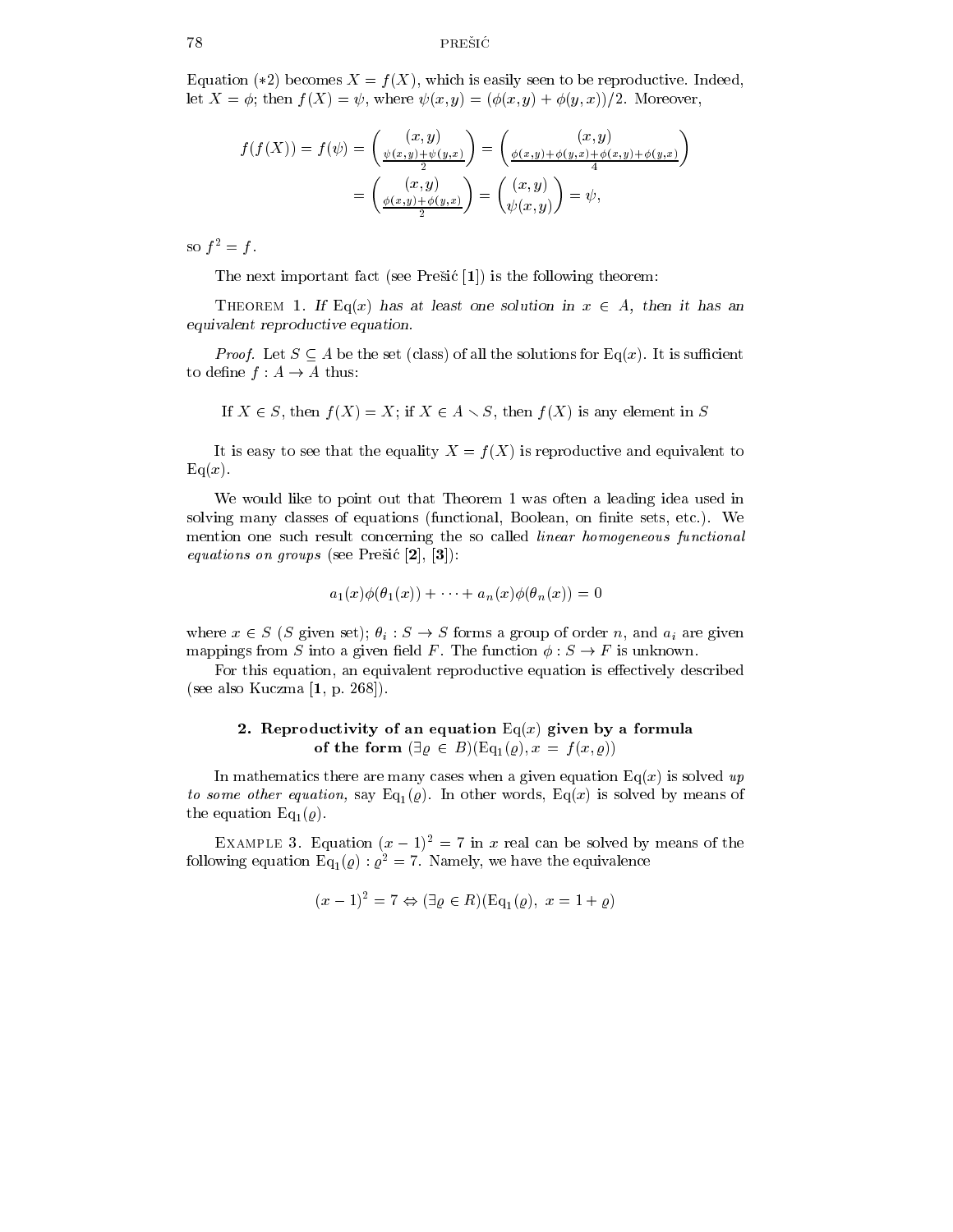Similarly, equation  $(x - y)^2 = 7$  in  $x, y \in R$  can be solved using the same equation Eq<sub>1</sub>( $\varrho$ ). We have:

$$
(x - y)^2 = 7 \Leftrightarrow (\exists p \in R)(\exists \varrho \in R)(\text{Eq}_1(\varrho), y = p, x = p + \varrho)
$$

There is a 'parameter' p in the previous formula and a quantifier  $(\exists p \in R)$ , since equation  $x - y = \rho$  does not have a unique solution in x, y.

Bearing in mind this simple example we shall in general define the meaning of these sentences:

x is an Eq<sub>1</sub>( $\varrho$ )-solution of the equation Eq(x).

Equation Eq(x) is solved by means of the equation Eq<sub>1</sub>( $\varrho$ ).

Assume that B is some other set (class) with a unary relation  $Eq_1$ . Further, let P be another set (class).

DEFINITION 3. (i) Let  $x \in A$  be determined by an equality of the form  $x =$  $\mu(\varrho)$ , where  $\mu : B \longrightarrow A$  is a certain function. We say that x is an Eq<sub>1</sub>( $\varrho$ )-solution of the equation  $Eq(x)$  iff the following implication is true

$$
(x = \mu(\varrho), \operatorname{Eq}_1(\varrho)) \Rightarrow \operatorname{Eq}(x)
$$

(ii) Equation Eq(x) in  $x \in A$  is solved by means of the equation Eq<sub>1</sub>( $\varrho$ ) iff the following equivalence is  $true<sup>1</sup>$ 

(6) 
$$
Eq(x) \Leftrightarrow (\exists p \in P)(\exists \varrho \in B)(Eq_1(\varrho), x = \varphi(p, \varrho))
$$

where  $\phi : P \times B \to A$  is a given function.

We can see how natural is the previous definition if we consider the following fact:

If (6) is true, then all the Eq<sub>1</sub>( $\varrho$ )-solutions of Eq(x) are determined by x =  $\phi(p, \varrho)$ , where  $p \in P$  is an arbitrary element and  $\varrho \in B$  is any solution of  $Eq_1(\rho)$ .

According to this we introduce the following definition.

DEFINITION 4. If the equivalence (6) holds, then the formula  $x = \phi(p, \rho)$ , where  $p \in P$  is an arbitrary element and  $\rho \in B$  is any solution of the equation  $Eq<sub>1</sub>(\varrho)$ , is called a formula of the general solution of the equation Eq(x) by means of the equation  $Eq_1(\rho)$ .

Notice that if Eq(x) has a unique solution, then P is superfluous and (6) becomes

$$
\text{Eq}(x) \Leftrightarrow (\exists \varrho \in B)(\text{Eq}_1(\varrho), x = \phi(\varrho))
$$

where  $\phi : B \to A$  is some function.

Concerning Definition 3 more examples follow. First, we notice that Example 3 can be extended to the case in Galois theory when one considers the question whether a given algebraic equation is solvable by radicals.

<sup>&</sup>lt;sup>1</sup>We can put  $(\forall x \in A)$  before the formula (6)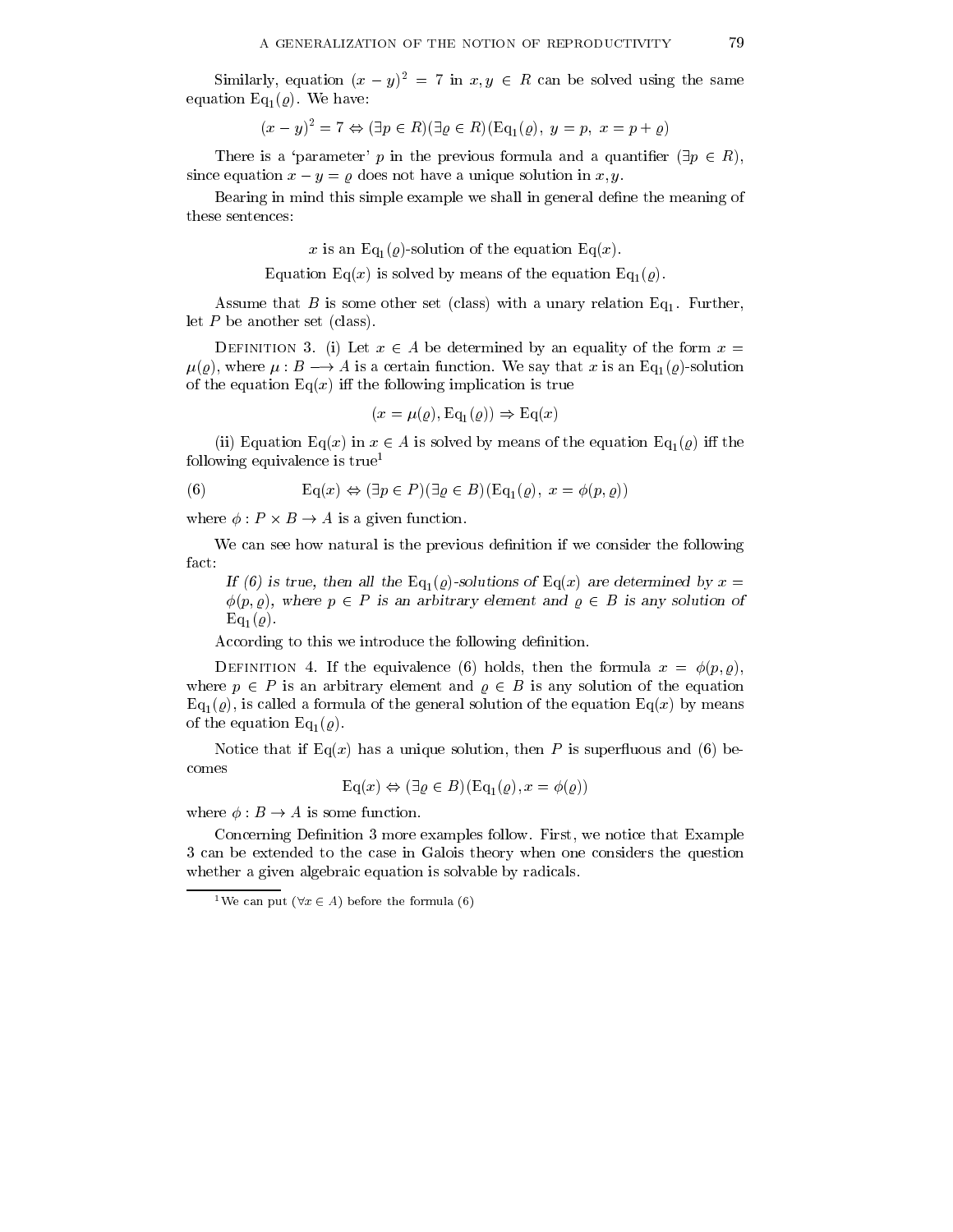EXAMPLE 4. In the class of all groupoids take equation  $\text{gr}(X)$  with the meaning: X is a group. We do not know a general solution to  $gr(X)$ . But various representation theorems solve this equation up to some simpler equation. One such theorem, the so called Cayley representation theorem, can be stated thus:

 $gr(X) \Leftrightarrow (\exists \mathcal{G}) (\mathcal{G}$  is a permutation group,  $X \cong \mathcal{G}$ )

assuming that in some sense  $\cong$  (isomorphism) is an equality of algebras.

Similarly, the same is true for various representation theorems in many fields of mathematics.

Example 5. Consider the Pexider functional equation (for more on Pexider equation see Krapez and Taylor [1])

$$
(7) \qquad \qquad f(x+y) = g(x) + h(y)
$$

where  $f, g, h : R \to R$  are unknown functions. As is well known this equation reduces to the Cauchy equation  $\phi(x + y) = \phi(x) + \phi(y)$ . Indeed, from (7) we get:

$$
(*)1
$$
  $g(x) = f(x) - h(0), \quad h(x) = f(x) - g(0)$ 

Equation (7) then becomes  $f(x + y) = f(x) - h(0) + f(y) - g(0)$ , i.e.

$$
(*)\qquad f(x+y) - g(0) - h(0) = (f(x) - g(0) - h(0)) + (f(y) - g(0) - h(0))
$$

Defining function  $\phi$  by  $\phi(x) = f(x) - g(0) - h(0)$  equation (\*2) transforms into the Cauchy functional equation. If we introduce two constants by  $C_1 = g(0), C_2 = h(0)$ then we have the following assertion.

(\*3) Any solution  $(f, g, h)$  of  $(7)$  satisfies the condition:

$$
f(x) = \phi(x) + C_1 + C_2, \ g(x) = \phi(x) + C_1, \ h(x) = \phi(x) + C_2
$$

where  $C_1$ ,  $C_2$  are some constants and  $\phi$  is a solution to the Cauchy functional equation.

This can be written down as

$$
(\ast 4) \quad (\forall x, y \in R) f(x + y) = g(x) + h(y) \Rightarrow
$$
  

$$
(\exists C_1, C_2) (\exists \phi) (\forall x, y \in R) [\phi(x + y) = \phi(x) + \phi(y), f(x) = \phi(x) + C_1 + C_2,
$$
  

$$
g(x) = \phi(x) + C_1, h(x) = \phi(x) + C_2]
$$

As is usual when we prove some implication like  $(*4)$ , then we check whether the functions in the consequence part of the formula do make a solution. In this example this means whether the following equivalence is true:

(8) 
$$
f(x + y) = g(x) + h(y) \Leftrightarrow
$$
  
\n
$$
(\exists C_1, C_2) (\exists \phi) [\phi(x + y) = \phi(x) + \phi(y), \ f(x) = \phi(x) + C_1 + C_2,
$$
\n
$$
g(x) = \phi(x) + C_1, \ h(x) = \phi(x) + C_2]
$$

It can be easily checked that equivalence (8) is indeed true.

Next, we prove that this equivalence is of the form (6). First, equation  $f(x+y)$  $= g(x) + h(y)$  is Eq(X) in  $X \in A$  where A is the set of all triples  $(f, g, h)$  of real functions  $R \to R$ . Further, let B be a set of all real functions and Eq<sub>1</sub>( $\varrho$ ) be the Cauchy equation<sup>2</sup>  $(\forall x, y \in R)\phi(x + y) = \phi(x) + \phi(y)$ . Let P be  $R^2$  and

 $^{2}\phi$  stands instead of  $\varrho$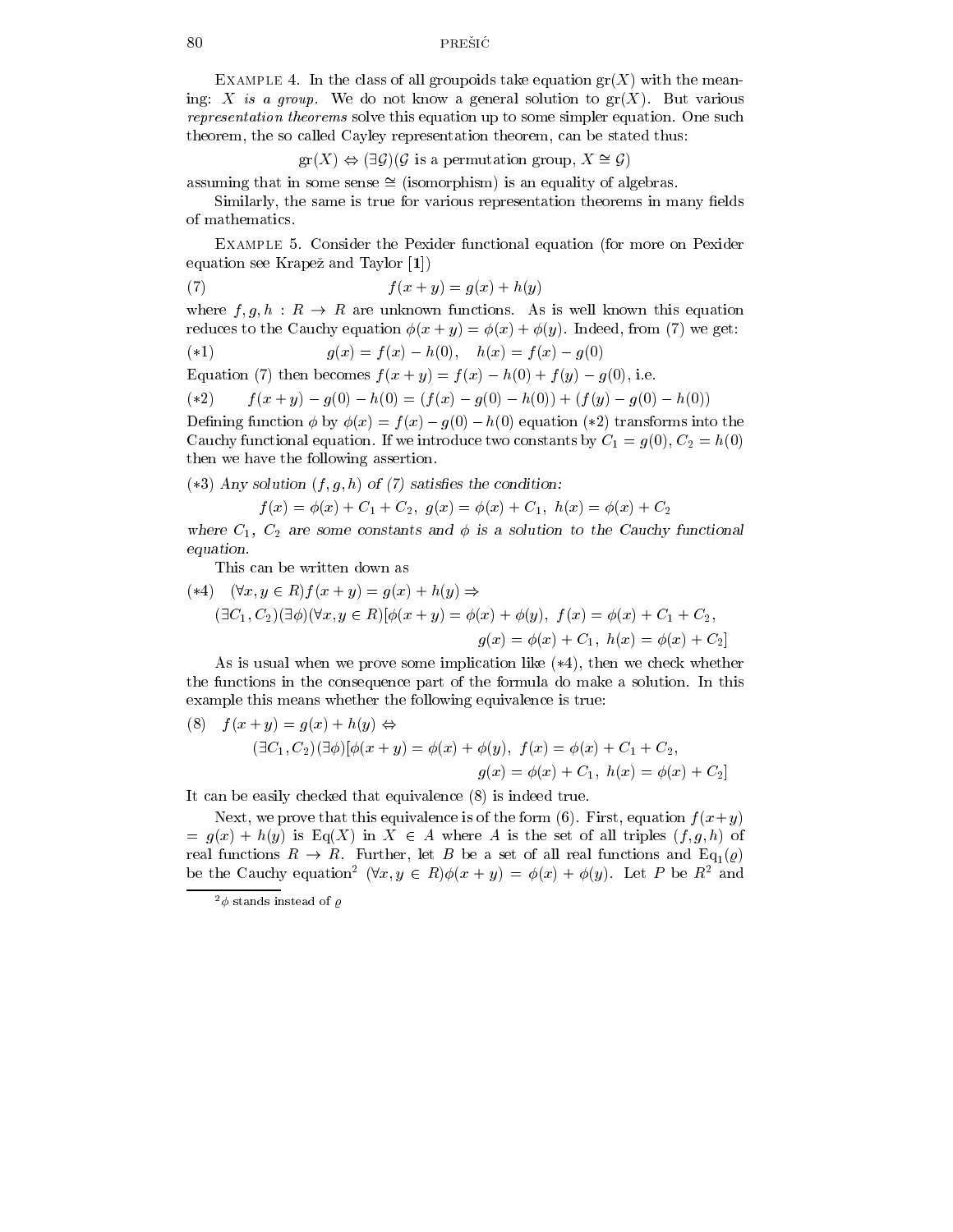$\Phi: P \times B \to A$  be defined in the following way:

If p, denoted by  $(C_1, C_2)$ , is any element of P and  $\phi \in B$ , then  $\Phi(p, \phi)$  is the triple  $(f, g, h)$  where  $f(x) = \phi(x) + C_1 + C_2$ ,  $g(x) = \phi(x) + C_1$ ,  $h(x) = \phi(x) + C_2$ 

Using this notation (8) becomes

$$
\mathrm{Eq}(X) \Leftrightarrow (\exists p)(\exists \phi)(\mathrm{Eq}_{1}(\phi), X = \Phi(p, \phi))
$$

which is of the form (6). Therefore  $(f, g, h)$  as given above is a solution of the Pexider equation by means of the equation  $Eq_1(\rho)$ , i.e., the Cauchy equation.

Let us return to the general case i.e., to the equation  $Eq(x)$  for which is supposed that (6) is true, i.e.:

(9) 
$$
(\forall x \in A)(\text{Eq}(x) \Leftrightarrow (\exists p \in P)(\exists \varrho \in B)(\text{Eq}_1(\varrho), x = \varphi(p, \varrho)))
$$

The  $\Rightarrow$ -part of (9) is equivalent to

$$
(\forall x \in A)(\exists p \in P)(\text{Eq}(x) \Rightarrow (\exists \varrho \in B)(\text{Eq}_1(\varrho), x = \varphi(p, \varrho)))
$$

Using the axiom of choice we can define a mapping  $\psi : A \to P$  such that

$$
(\ast 5) \qquad (\forall x \in A)(\text{Eq}(x) \Rightarrow (\exists \varrho \in B)(\text{Eq}_1(\varrho), x = \phi(\psi(x), \varrho)))
$$

A new function  $f: A \times B \to A$  is defined by:  $f(x, \rho) = \phi(\psi(x), \rho)$ . Then  $(*\mathfrak{d})$ transforms into:

$$
(*6) \qquad (\forall x \in A)(\text{Eq}(x) \Rightarrow (\exists \varrho \in B)(\text{Eq}_1(\varrho), x = f(x, \varrho)))
$$

On the other hand, concerning  $\Leftarrow$ -part of (9) we have the following implication chain

$$
(\forall x \in A)((\exists p \in P)(\exists \varrho \in B)(\text{Eq}_1(\varrho), x = \phi(p, \varrho)) \Rightarrow \text{Eq}(x))
$$
  

$$
\Rightarrow (\forall x \in A)(\forall p \in P)((\exists \varrho \in B)(\text{Eq}_1(\varrho), x = \phi(p, \varrho)) \Rightarrow \text{Eq}(x))
$$

The variable p is not free in Eq(x) (using a logical law for the quantifier  $(\exists p \in P)$ ).

$$
\Rightarrow (\forall x \in A)((\exists \varrho \in B)(Eq_1(\varrho), x = \phi(\psi(x), \varrho)) \Rightarrow Eq(x)).
$$

"Replacing p by  $\psi(x)$ " (using a logical law for the quantifier  $(\forall p \in P)$ ). Thus we have the following implication

$$
(\forall x \in A)((\exists \varrho \in B)(\text{Eq}_1(\varrho), x = f(x, \varrho)) \Rightarrow \text{Eq}(x)).
$$

Combining this implication and  $(*6)$  we obtain the following equivalence

$$
(\forall x \in A)(\text{Eq}(x) \Leftrightarrow (\exists p \in P)(\exists \varrho \in B)(\text{Eq}_1(\varrho), x = f(p, \varrho)))
$$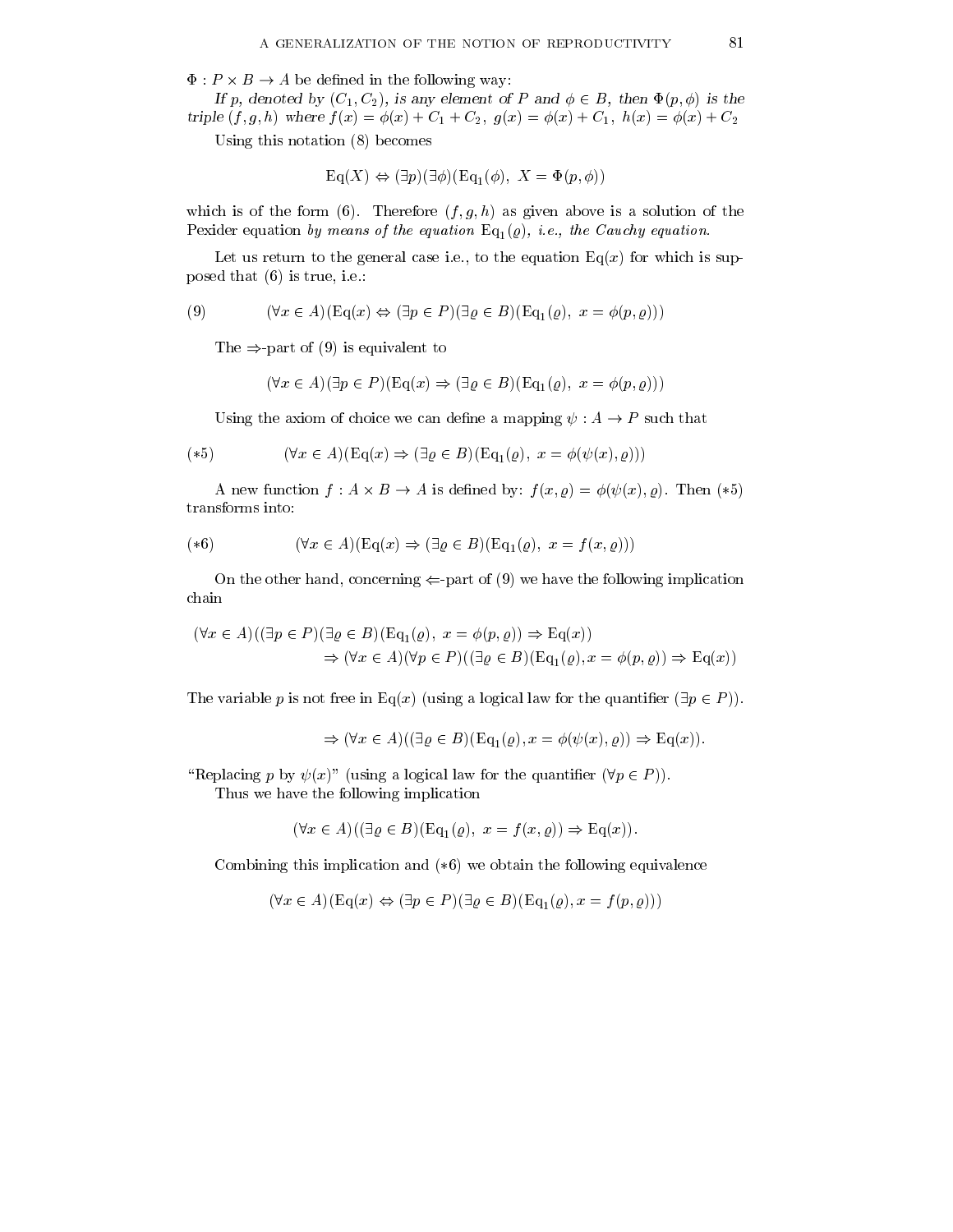which states that the formula:

 $x = f(p, \varrho), p \in A, \varrho \in B$  {while  $\varrho$  is a solution of  $\text{Eq}_1(\varrho)$ }

gives all the solutions of Eq(x) by means of the solutions of the equation Eq<sub>1</sub>( $\varrho$ ). Furthermore, since  $(*6)$  is true, we can say that this formula is reproductive.

Now we concentrate on the formula

(10) 
$$
(\exists \varrho \in B)(\text{Eq}_1(\varrho), x = f(x, \varrho))
$$

the right-hand part of the implication  $(*6)$ , which is understood as an equation in  $x \in A$ . In the sequel, whenever we give an x-solution, for instance  $x_0$ , we shall also specify a value  $\varrho_0$ , as a corresponding 'witness' for the quantifier  $(\exists \varrho \in B)$ . That means that the pair  $\langle x_0, \varrho_0 \rangle$  shall satisfy the conditions  $\mathrm{Eq}_1(\varrho_0), x_0 = f(x_0, \varrho_0)$ . Now we define when formula  $(10)$  is reproductive:

DEFINITION 5. The formula  $(\exists \varrho \in B)(\text{Eq}_1(\varrho), x = f(x, \varrho))$  is reproductive iff the following condition

$$
(\forall x \in A)(\forall \varrho \in B)(Eq_1(\varrho) \Rightarrow f(x, \varrho) = f(f(x, \varrho), \varrho)))
$$

holds.

The reason for this definition is that like Lemma 1 we have the following fact:

LEMMA 2. If the formula  $(10)$  is reproductive, then all of its solutions by means of the equation  $Eq_1(\rho)$  are given by the following formula

$$
(11) \t\t x = f(p, \varrho)
$$

 $p \in A$ ,  $\varrho \in B$  are any elements provided  $\text{Eq}_1(\varrho)$ 

Indeed, if  $p_0 \in A$ , and  $\varrho_0 \in B$  with property Eq<sub>1</sub>( $\varrho_0$ ) are any elements, then x defined by  $x = f(p_0, \varrho_0)$  satisfies the formula  $(\exists \varrho \in B)(\text{Eq}_1(\varrho), x = f(x, \varrho))$ , since we can take  $\varrho_0$  as a witness for quantifier  $(\exists \varrho \in B)$  and the equality  $x = f(x, \varrho)$ reduces to the true equality  $f(x_0, \varrho_0) = f(f(x_0, \varrho_0), \varrho_0)$ . Conversely, if  $x_1$  is a solution of  $(\exists \varrho \in B)(\text{Eq}_1(\varrho), x = f(x, \varrho))$ , then a certain  $\varrho_1$  is a witness for  $(\exists \varrho \in B)(\text{Eq}_1(\varrho), x = f(x, \varrho))$ B), consequently the equality  $x_1 = f(x_1, \varrho_1)$  holds. This equality is an instance of (11) when  $p = x_1, \varrho = \varrho_1$ .

It is important that we have a theorem similar to Theorem 1:

THEOREM 2. Let Eq(x) be an equation in  $x \in A$  whish is solvable by means of<sup>3</sup> Eq<sub>1</sub>( $\varrho$ ), and which has at least one Eq<sub>1</sub>( $\varrho$ )-solution. Then there is a formula

 $(\exists \varrho \in B)(\text{Eq}_1(\varrho), x = f(x, \varrho))$   $(f : A \times B \to A$  is some function)

<sup>3</sup> i.e., the equivalence of type (6) is valid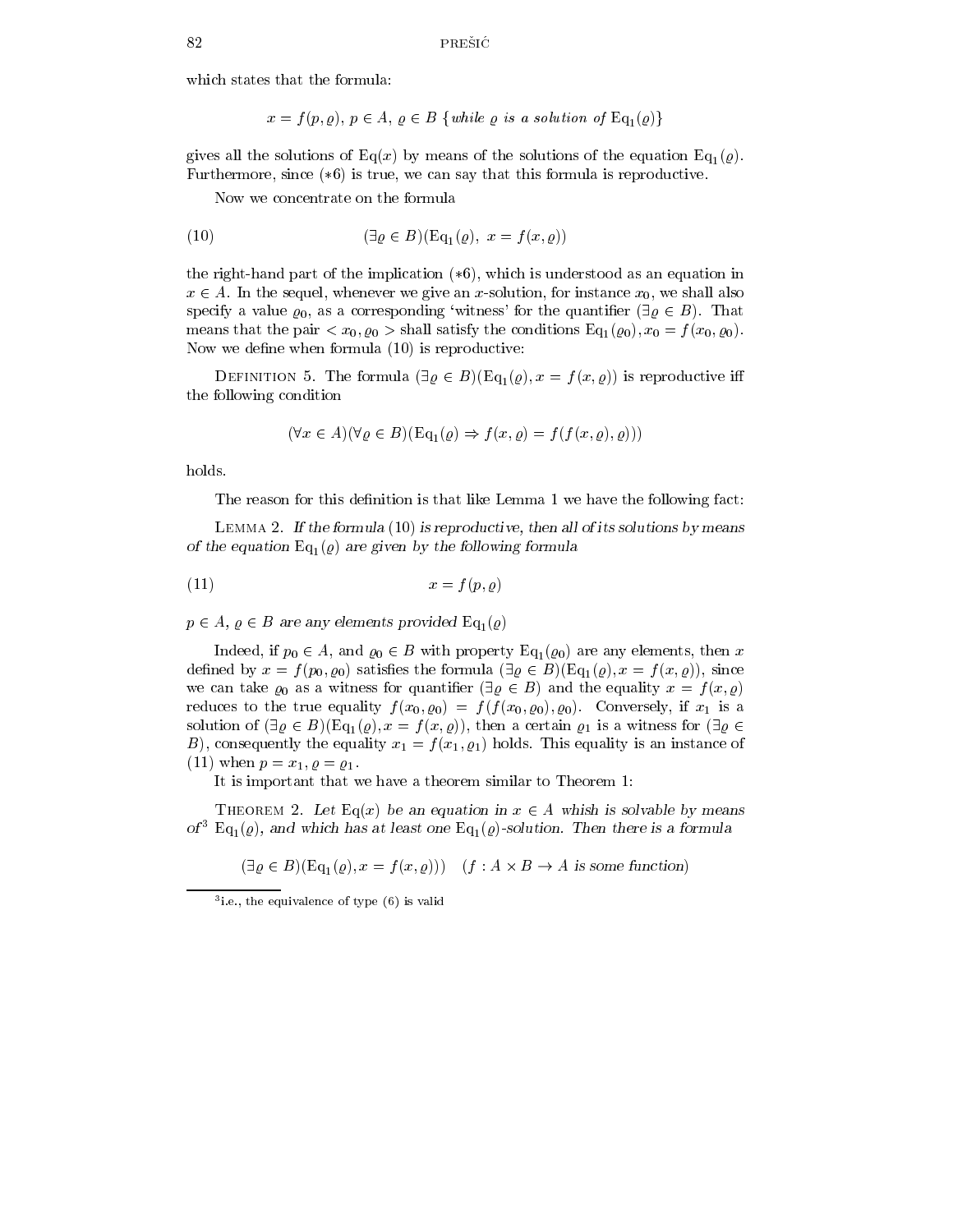which is equivalent to  $Eq(x)$  and reproductive in the sense of Definition 5.

 $P_{\text{1}}$  is denote by S the set of all the Eq<sub>1</sub>( $\epsilon$ )-solutions of Eq( $\epsilon$ ). We define the function  $f$  as follows:

If  $x \in S$ , then for all  $\varrho \in B$  such that  $\text{Eq}_1(\varrho)$ , we define  $f(x, \varrho) = x$ ; for other  $\varrho's$  $f(x, \varrho)$  is arbitrary. If  $x \notin S$ , then for all  $\varrho \in B$  such that  $\text{Eq}_1(\varrho)$ , we define  $f(x, \varrho)$ as some  $x' \in S$ ; for the remaining  $\rho' s f (x, \rho)$  is arbitrary.

First, we prove the equivalence:

$$
\mathrm{Eq}(x) \Leftrightarrow (\exists \varrho \in B)(\mathrm{Eq}_{1}(\varrho), x = f(x, \varrho))
$$

The  $\Rightarrow$ -part. Let Eq(x<sub>0</sub>), i.e.  $x_0 \in S$  and  $\varrho_0$  some element in B such that  $Eq_1(\varrho_0)$ . Further, by the definition of f, the value of  $f(x_0, \varrho_0)$  is  $x_0$ . So: Eq<sub>1</sub>( $\varrho_0$ ),  $x_0$  $=f(x_0, \varrho_0)$ , which yields  $(\exists \varrho \in B)(\text{Eq}_1(\varrho), x_0 = f(x_0, \varrho)).$ 

The  $\Leftarrow$ -part. Let for some  $\varrho_0$  and  $x_0$  be Eq<sub>1</sub>( $\varrho_0$ ),  $x_0 = f(x_0, \varrho_0)$ . According to the definition of f we conclude that  $x_0 \in S$ , i.e. Eq(x<sub>0</sub>).

Second, we prove that  $f$  satisfies

$$
f(f(x, \varrho), \varrho) = f(x, \varrho) \quad \text{whenever} \quad \text{Eq}_1(\varrho)
$$

for all  $x \in A, \varrho \in B$ . Indeed, let Eq<sub>1</sub>( $\varrho$ ). Then:

 $1^{\circ}$  If  $x \in S$ , then  $f(x, \rho) = x$  and  $(*7)$  follows.

- $2^{\circ}$  If  $x \notin S$ , then  $f(x, \varrho) = x'$ , where  $x' \in S$  so:
- (i)  $f(f(x, \varrho), \varrho) = f(x', \varrho) = x'$  (since  $x' \in S$ ); (ii)  $f(x, \varrho) = x'$ From (i) and (ii)  $(*7)$  follows.

Now, we can use Definition 5 and Theorem 2 to guide us in solving a given equation Eq(x) by means of another given equation  $Eq_1(\rho)$ . Briefly, we follow the following plan. We attempt to find a formula For with these properties:

For is a logical consequence of  $Eq(x)$ 

For is equivalent to  $Eq(x)$ 

For is reproductive in the sense of Definition 5.

However, comparing this idea with the idea from Example 5 used in solving Pexider equation, it might seem that it is rather artificial. Returning to Pexider equation we disprove this view.

The main step was the conclusion  $(*3)$ , stated as the implication  $(*4)$ . But was it necessary to introduce constants  $C_1, C_2$ , which are just denotations for  $g(0)$ ,  $h(0)$  respectively? We might say that this introduction was merely for psychological reasons—therefore unnecessary. Without  $C_1$ ,  $C_2$  formula (\*4) would read:

$$
(\forall x, y \in R) f(x + y) = g(x) + h(y)
$$
  
\n
$$
\Rightarrow (\exists \phi)(\forall x, y \in R) [\phi(x + y) = \phi(x) + \phi(y), f(x) = \phi(x) + g(0) + h(0)]
$$
  
\n
$$
g(x) = \phi(x) + g(0), h(x) = \phi(x) + h(0)]
$$

Denote this implication by  $P \Rightarrow Q$  temporarily. The converse of this implication is also true and moreover the part  $Q$  is easily seen to be reproductive. Therefore, all the solutions  $(f, g, h)$  are given by:

$$
f(x) = \phi(x) + G(0) + H(0), \ g(x) = \phi(x) + G(0), \ h(x) = \phi(x) + H(0)
$$